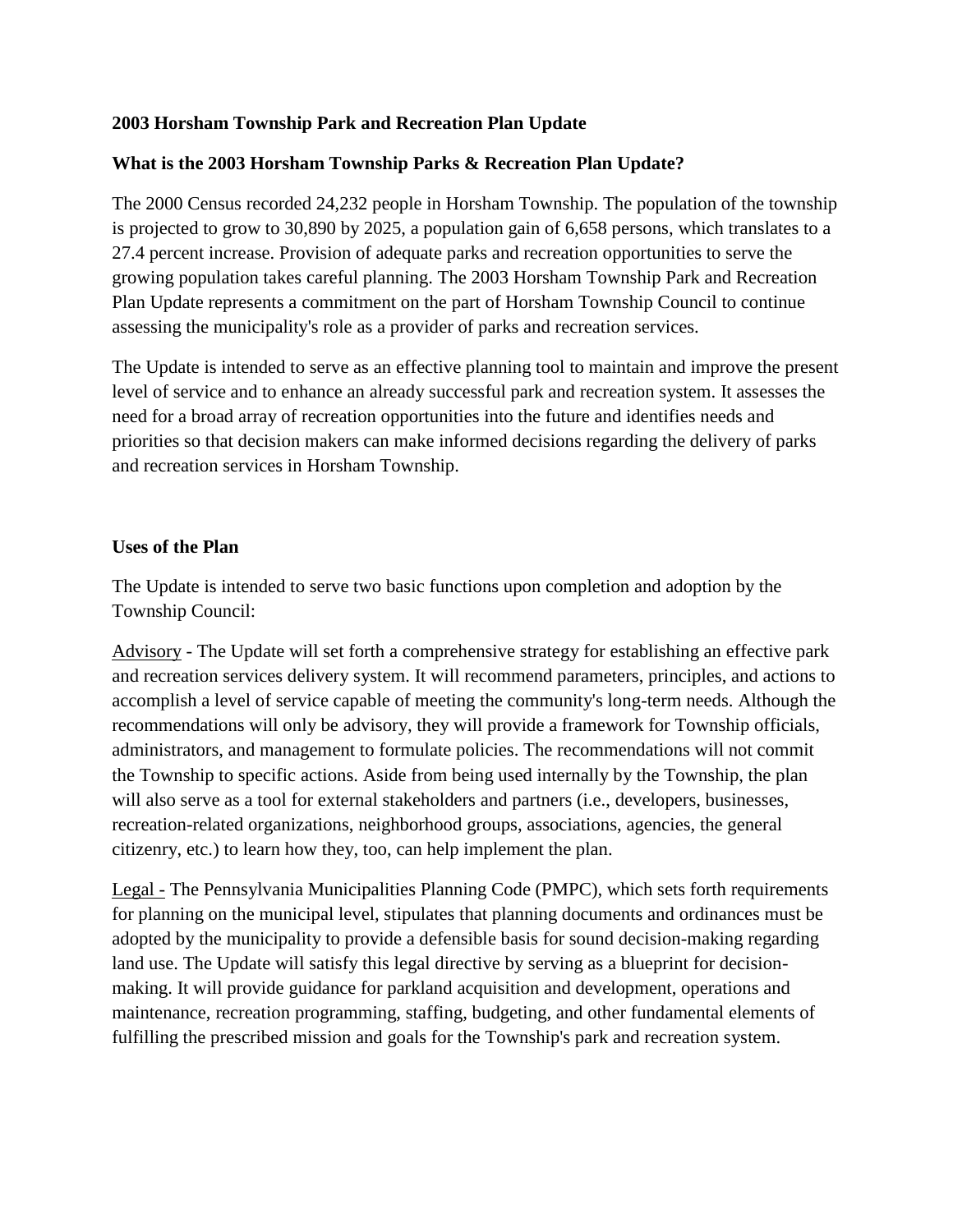## **The Study Committee**

The Update is being prepared by a study committee established by Township Council to serve as the official policy- and decision-making body for developing the plan and presenting it to Council for adoption. The committee includes a broad representation of people who share a mutual interest in enhancing the quality of life in the township through public recreation. The committee is comprised of the following representatives:

- two members from the Township Council;
- two members from the Park and Recreation Board;
- one member from the Planning Commission;
- one member from the Environmental Advisory Board;
- one member from the Hatboro-Horsham School District;
- four residents at large;
- one senior citizen;
- Township Manager
- Parks and Recreation Director

# **The Planning Process**

Click here to view the project timeline (PDF, 31.4 KB), which provides an overview of the tentative schedule for preparing the Update. Keep in mind that the meetings identified with dots in the timetable are representative as to when different types of meetings may be held. Upcoming meetings that have been scheduled and for which dates, times and locations are known are listed in the meeting calendar.

#### **Public Participation**

The planning process for the Update is designed to incorporate broad and meaningful public participation to determine park and recreation support, needs, and priorities.

Citizen Survey - A recreation needs questionnaire was mailed to every postal address in the township as the primary means of assessing the public park and recreation interests and needs. Check on the status of the survey results.

Public Meetings - The study committee meetings are advertised and open to the public. These give the general public and other stakeholders an opportunity to become informed about the plan and to understand the potential impacts and benefits of its findings and recommendations. Information is presented and any questions and concerns can be addressed during these public forums. These will be opportunities for anyone who has an interest in the Update to become involved in the planning process.

# **Organization of the Plan**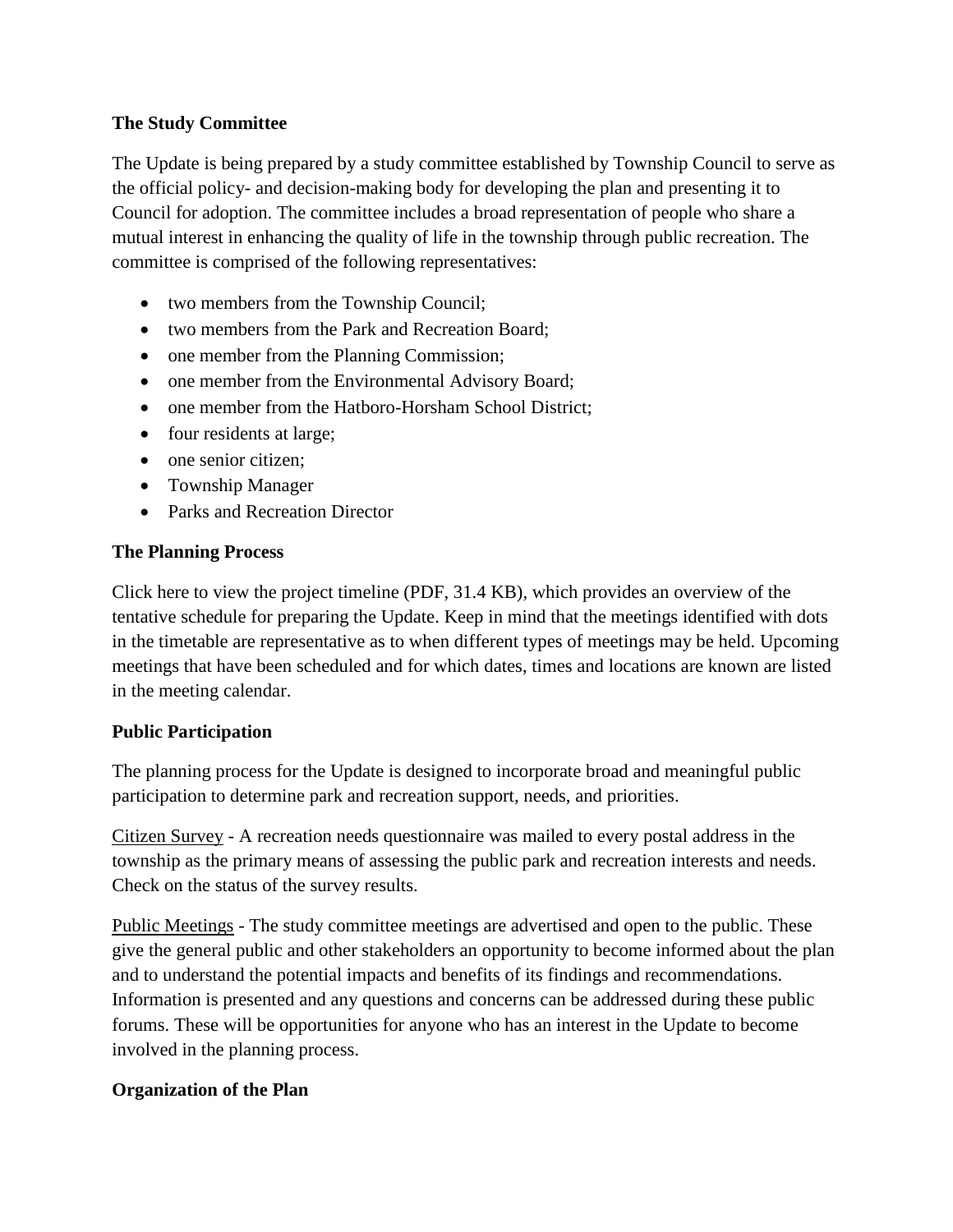The Update will be organized into 11 chapters. Each of the following chapters will be posted on this website as drafts are completed. Click on any chapter to read the text and to view its accompanying maps and graphics for chapters that have been approved by the study committee.

Chapter 1 (Introduction) is simply a reiteration of the content of this home page for the Update. It provides a basic description of the planning project.

Chapter 2 (Customer Analysis) identifies the customers that are served by Horsham Township's parks and recreation services. The chapter provides background information about the community, including township history; governmental structure; population and employment data; land use; growth patterns; and remaining open land.

Chapter 3 (Supply Analysis) inventories and assesses the existing supply of available parks, recreation facilities and recreation programs. Active proposals that could supplement the existing supply are identified.

Chapter 4 (Needs Analysis) presents the park and recreation interests and needs that customers expressed through a mailed survey, interviews, and public meetings. The spatial distribution and physical accessibility of parks and recreation facilities are examined.

Chapter 5 (Issues and Opportunities Analysis) draws conclusions about the future demand for parks and recreation in light of constraints, trends, and forecasts. Opportunities to enhance the delivery of parks and recreation services are outlined.

Chapter 6 (Strategic Goals) proposes a mission statement and definitive goals for achieving the mission. General roles and responsibilities are assigned.

Chapter 7 (System Plan) identifies new parks to be acquired, new recreation facilities to be developed, and other resources to be replaced/rehabilitated. Trail, sidewalk, and on-road bicycle facility improvements are addressed.

Chapter 8 (Maintenance Plan) proposes operation, maintenance, and land management practices to enhance the condition of parks and recreation facilities. Maintenance equipment needs are evaluated.

Chapter 9 (Recreation Services Delivery Plan) describes new programs to be offered to better meet customers' recreational interests. Public relations and marketing efforts are recommended to inform customers of available functions, services, and programs.

Chapter 10 (Administration and Personnel Plan) recommends a level of staffing needed to administer and maintain the recommended parks, facilities, programs, and services. Additional personnel needs are identified.